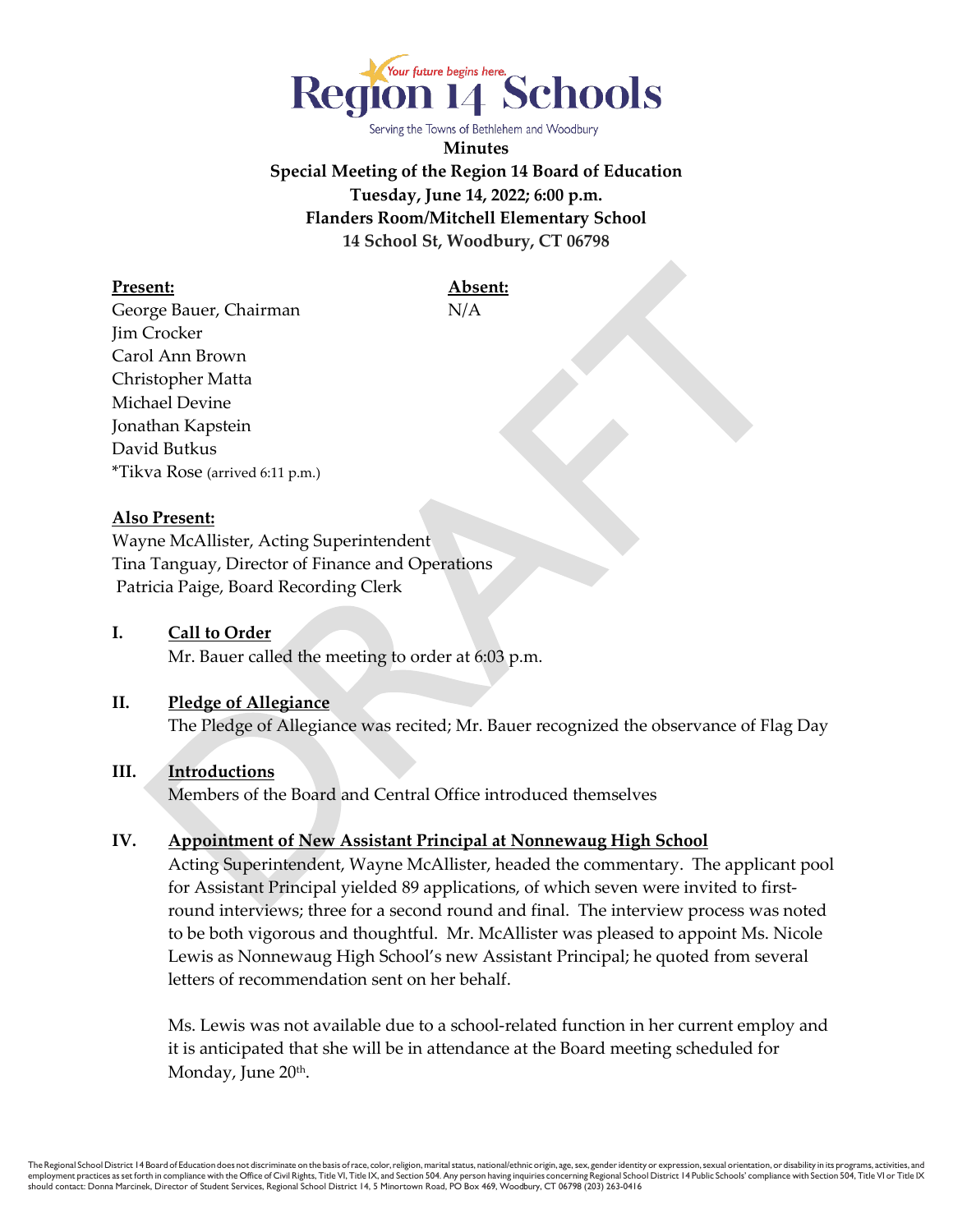#### **V. Executive Session**

Jim Crocker made a motion; seconded by Michael Devine, to move into Executive Session for the purpose of discussing the possible election/appointment and terms of employment of a new superintendent of schools; all in favor; none opposed; motion carried unanimously. The Board adjourned to Executive Session at 6:10 p.m. and invited Attorney Mark Sommaruga.

\*(Tikva Rose arrived 6:11 p.m.)

#### **Public Session**

The Board returned to Public Session at 6:47 p.m.

#### **Motion**

Jim Crocker made a motion that the Regional School District #14 Board of Education on the recommendation of a search committee and pursuant to Connecticut General Statute 10-157, hereby elects Brian Murphy as its superintendent of schools with Mr. Murphy's initial term commencing on or about August 25, 2022 and ending on June 30, 2025 subject to the execution of a contract between the parties; seconded by Chris Matta;

#### **Further Discussion**

Mr. Bauer provided an overview of the superintendent hiring procedure. There were a number of well-qualified candidates, but through the execution of the process, Mr. Brian Murphy stood out. His experiences demonstrated quality leadership, communication, improved student achievement and smart fiscal responsibilities. Mr. Murphy comes to the district as a highly qualified sitting and experienced Superintendent.

All other applicants were thanked for their interest.

all in favor; none opposed; motion carried unanimously.

## **Motion**

Mr. Crocker made a motion to authorize the Board chair to negotiate and enter into and execute a contract with the superintendent consistent with the terms discussed in Executive Session and subject to any necessary legal review; seconded by Michael Devine; all in favor; none opposed; motion carried unanimously.

 Mr. Murphy, a resident of Woodbury for the past 15 years provided a few words and express that it was both a honor and a privilege to lead the district and to continue its excellent tradition. He is looking forward to working with the Board, who always makes decisions in the best interest of the students.

 Mr. Bauer also thanked Mr. McAllister for all he has done up until this point in leading the district.